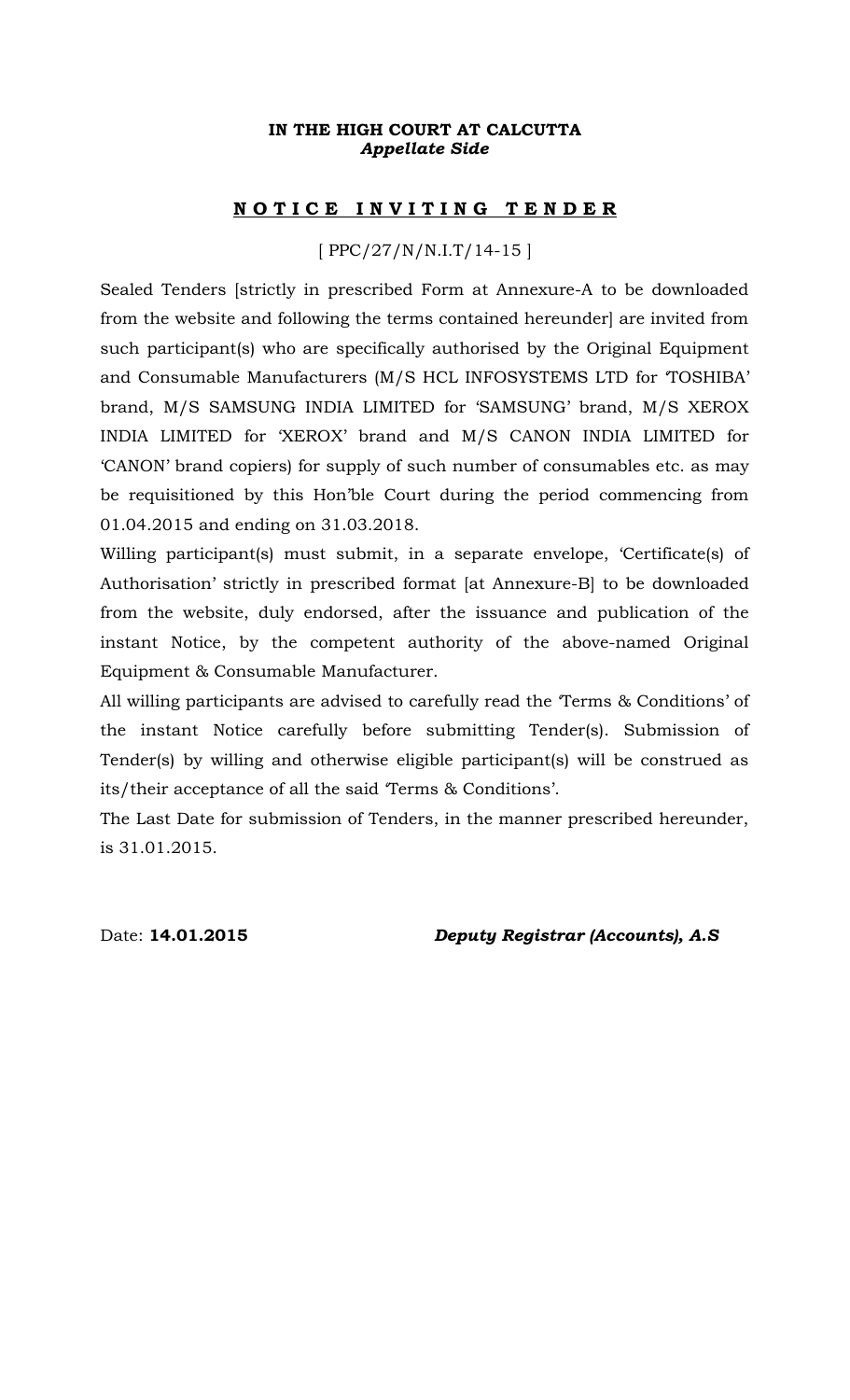| Srl.              | <b>Description of Consumable etc.</b> | <b>Brand</b> (Name of O.E.M)              |
|-------------------|---------------------------------------|-------------------------------------------|
| $\overline{1}$ .  | Toner for eStudio 195                 | TOSHIBA (M/S HCL Infosystems Ltd.)        |
| $\overline{2}$ .  | Drum for eStudio 195                  | TOSHIBA (M/S HCL Infosystems Ltd.)        |
| $\overline{3}$ .  | Developer for eStudio 195             | TOSHIBA (M/S HCL Infosystems Ltd.)        |
| 4.                | Blade-D for eStudio 195               | TOSHIBA (M/S HCL Infosystems Ltd.)        |
| 5.                | Blade-R for eStudio 195               | TOSHIBA (M/S HCL Infosystems Ltd.)        |
| 6.                | Heat Roller for eStudio 195           | TOSHIBA (M/S HCL Infosystems Ltd.)        |
| $\overline{7}$ .  | Pressure Roller for eStudio 195       | TOSHIBA (M/S HCL Infosystems Ltd.)        |
| 8.                | Toner for eStudio 225                 | TOSHIBA (M/S HCL Infosystems Ltd.)        |
| 9.                | Drum for eStudio 225                  | TOSHIBA (M/S HCL Infosystems Ltd.)        |
| $\overline{10}$ . | Developer for eStudio 225             | TOSHIBA (M/S HCL Infosystems Ltd.)        |
| $\overline{11}$ . | Blade-D for eStudio 225               | TOSHIBA (M/S HCL Infosystems Ltd.)        |
| $\overline{12}$ . | Blade-R for eStudio 225               | TOSHIBA (M/S HCL Infosystems Ltd.)        |
| $\overline{13}$ . | Heat Roller for eStudio 225           | TOSHIBA (M/S HCL Infosystems Ltd.)        |
| $\overline{14}$ . | Pressure Roller for eStudio 225       | TOSHIBA (M/S HCL Infosystems Ltd.)        |
| 15.               | Toner for SL-M3370FD                  | SAMSUNG (M/S Samsung India Limited)       |
| $\overline{16}$ . | Toner for WC 5016 / WC 5020DN         | XEROX (M/s Xerox India Limited)           |
| $\overline{17}$ . | Drum for WC 5016 / WC 5020DN          | XEROX (M/s Xerox India Limited)           |
| 18.               | Fuser Assembly for WC 5016            | XEROX (M/s Xerox India Limited)           |
| 19.               | Fuser Assembly for WC 5020DN          | XEROX (M/s Xerox India Limited)           |
| $\overline{20}$ . | Toner for WC 5225                     | XEROX (M/s Xerox India Limited)           |
| $\overline{21}$ . | Drum for WC 5225                      | XEROX (M/s Xerox India Limited)           |
| $\overline{22}$ . | Fuser Assembly for WC 5225            | XEROX (M/s Xerox India Limited)           |
| $\overline{23}$ . | Toner for WC 5638                     | XEROX (M/s Xerox India Limited)           |
| $\overline{24}$ . | Drum for WC 5638                      | XEROX (M/s Xerox India Limited)           |
| $\overline{25.}$  | Fuser Assembly for WC 5638            | XEROX (M/s Xerox India Limited)           |
| $\overline{26}$ . | Toner for iR2420L                     | (M/S Canon India Limited)<br><b>CANON</b> |
| 27.               | Drum for iR 2420L                     | (M/S Canon India Limited)<br><b>CANON</b> |
| $\overline{28.}$  | Toner for iR 2422L                    | (M/S Canon India Limited)<br><b>CANON</b> |
| 29.               | Drum for iR 2422L                     | (M/S Canon India Limited)<br><b>CANON</b> |

#### **DESCRIPTION OF CONSUMABLES ETC.**

## **T E R M S & C O N D I T I O N S**

#### **A. SUBMISSION OF TENDER:**

**1. Tender(s) shall have two parts** – **(a)** 'Certificate of Authorisation' duly endorsed, after issuance and publication of the instant Notice, by the Competent Authority of the Original Equipment & Consumable Manufacturer(s); AND **(b)** Tender in prescribed Form, endorsed as 'Issued' by the Deputy Registrar (Accounts). The 'Certificate(s) of Authorisation' should be submitted in a sealed envelope superscribed **'PPC/27/A'**, and the Tender in a separate sealed envelope superscribed **'PPC/27/B'**. In the absence of the mandatorily prescribed 'Certificate of Authorisation', the Tender of any participant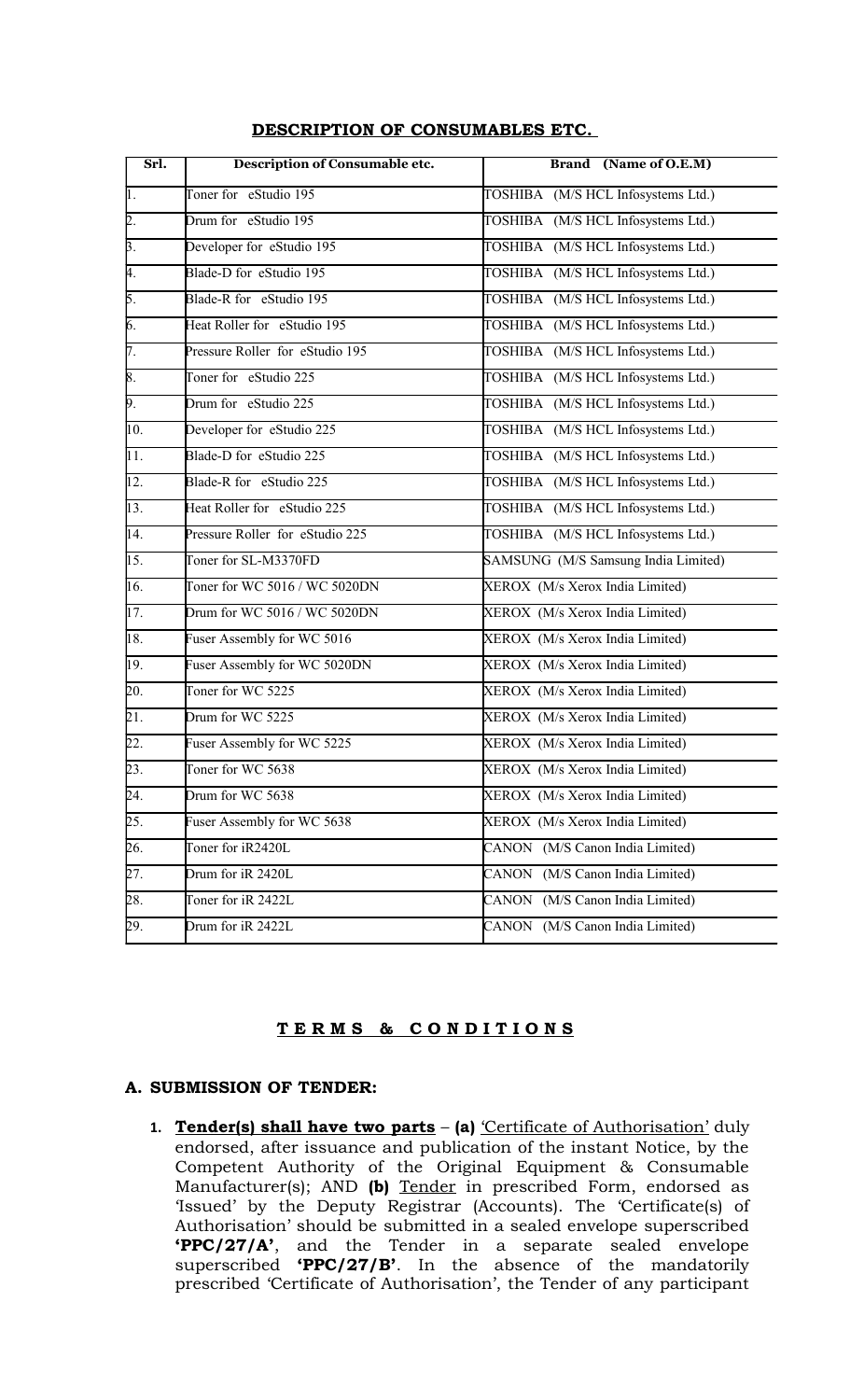will be treated as incomplete and/or will not be reckoned and/or will not be opened and/or will be summarily rejected.

- **2.** Tenders (in two parts as delineated in A.1) must be **addressed to 'Deputy Registrar (Accounts), High Court, A.S, Calcutta'** submitted in the office of the **Assistant Registrar-VI, A.S** on or before **16-00 hours of 31.01.2015.** No Tenders, even if complete, irrespective of whether hand-delivered or sent by Post etc., will be received after 16- 00 hours of 31.01.2015.
- **3.** Tender Forms [at Annexure A] must be downloaded from the website
- **4. Rate per Consumable, exclusive of V.A.T but inclusive of others charges etc**., should be quoted keeping in mind that if selected, the selected participant-supplier shall have to **supply such Consumables at such quoted rate till 31.03.2018**.

## **B. OPENING OF TENDER:**

1. Tenders, if considered valid and complete, will be opened jointly by Joint Registrar (General Administration-II), A.S and Deputy Registrar (Accounts), A.S/Asstt. Registrar-VI, A.S, and any subsequent declaration pertaining to the instant 'Notice Inviting Tender' will be published in the Notice Board of the A.S.

## **C. GENERAL:**

- 1. Canvassing by any participant, in any form, will render its disqualification.
- 2. The Hon'ble Court may issue Purchase Order in favour of any such participant whose Tender is valid and complete, and whose Tender/Offer has been reasonably regarded as substantially approvable. In this regard, the decision of the Competent Authority of this Hon'ble Court will be final and binding upon all concerned.
- 3. The Hon'ble Court may cancel the instant process at any point of time without ascribing any reason whatsoever.
- 4. Subsequent to issuance of Purchase Order, the selected participant shall have to strictly adhere to the Sub-Clauses contained in Clause D hereunder.

## **D. POST-SELECTION DUTIES AND OBLIGATIONS**

- 1. The selected participant(s) shall be bound to supply the requisitioned number of the listed consumables at the rate approved by the Competent Authority of this Hon'ble Court during the period 01.04.2015 – 31.03.2018. **Upon intimation to the selected participant from this Hon'ble Court, the said participant may have to submit a Declaration (in Non-Judicial Stamp Paper worth Rs 10/-) assuring the administration of this Hon'ble Court of all the sub-clauses contained herein, and Purchase Order may only be issued in its favour after submission of such Declaration**.
- 2. The selected participant **shall not increase such approved rates** before the expiry of the said term.
- 3. The Hon'ble Court's administration may, if considered necessary, employ and/or engage qualified third party agency to examine the genuineness of the consumables supplied by the selected participant. In case of detection of any irregularity in the quality of the consumables supplied by the selected participant, the administration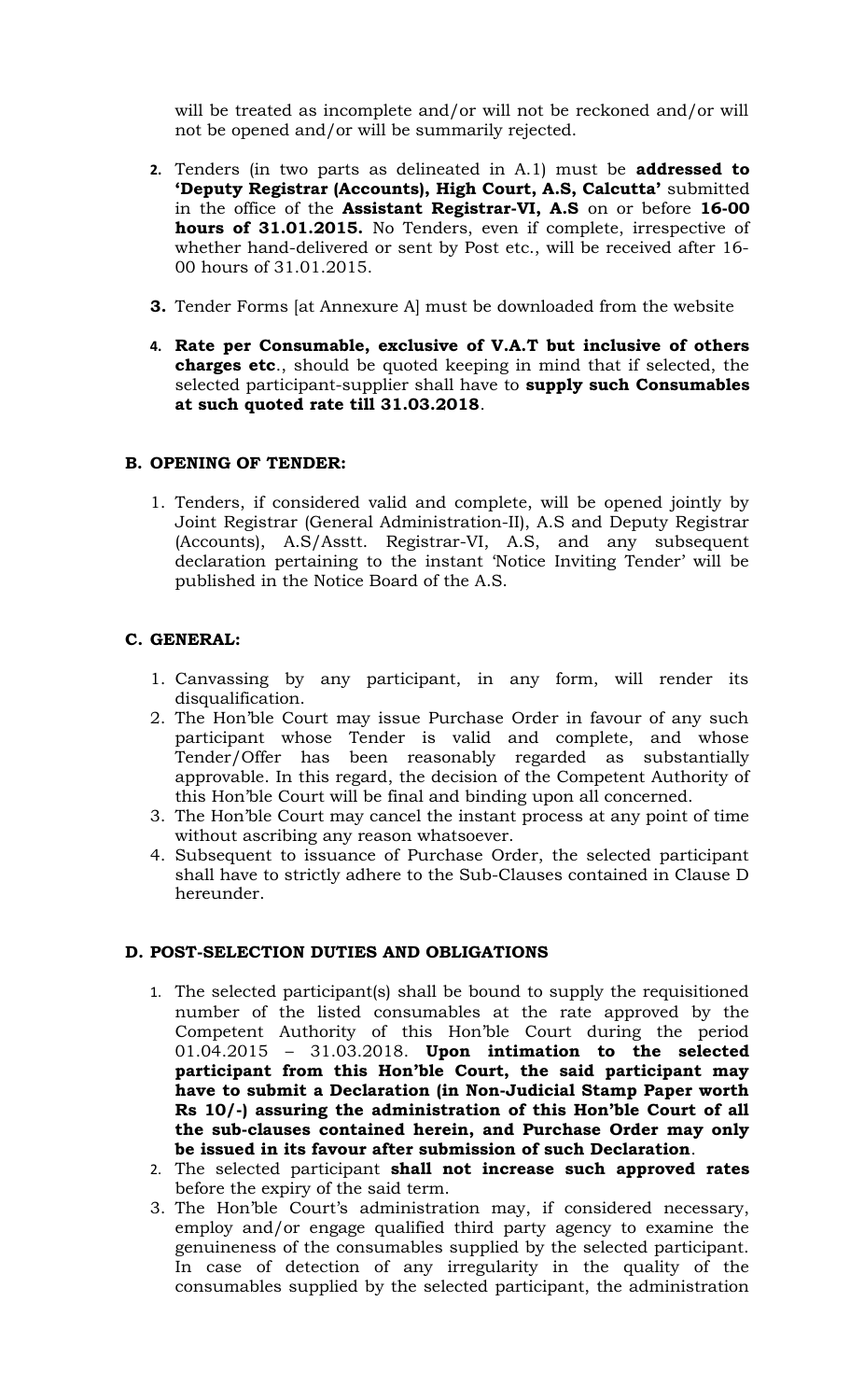of the Hon'ble Court may take any such punitive action or actions as it may consider appropriate.

- 4. The selected participant shall be bound to supply such consumables earliest **within 7 (seven) days from the date of requisition in any form**, or within such date as shall be mentioned in Work Order / Purchase Order, whichever is later. In case of any delay, the administration of the Hon'ble Court may deduct maximum **25% of the pending outstanding** due to the selected participant/supplier as **'Liquidated Damages'**.
- 5. The Hon'ble Court will, subject to the other provisions contained in Clause D, **release payment for the consumables supplied by the selected participant within 100 (one hundred) working days** from the date of its submission of Bill(s), subject to availability of funds.
- 6. In case of any irregularity or defects in consumables supplied by the selected participant, the latter will be bound to **replace, without any additional cost,** such defective / unacceptable etc. consumables with new, genuine ones **within 3(three) working days**.

#### **XXXXXXXXXXXXXXXXXX**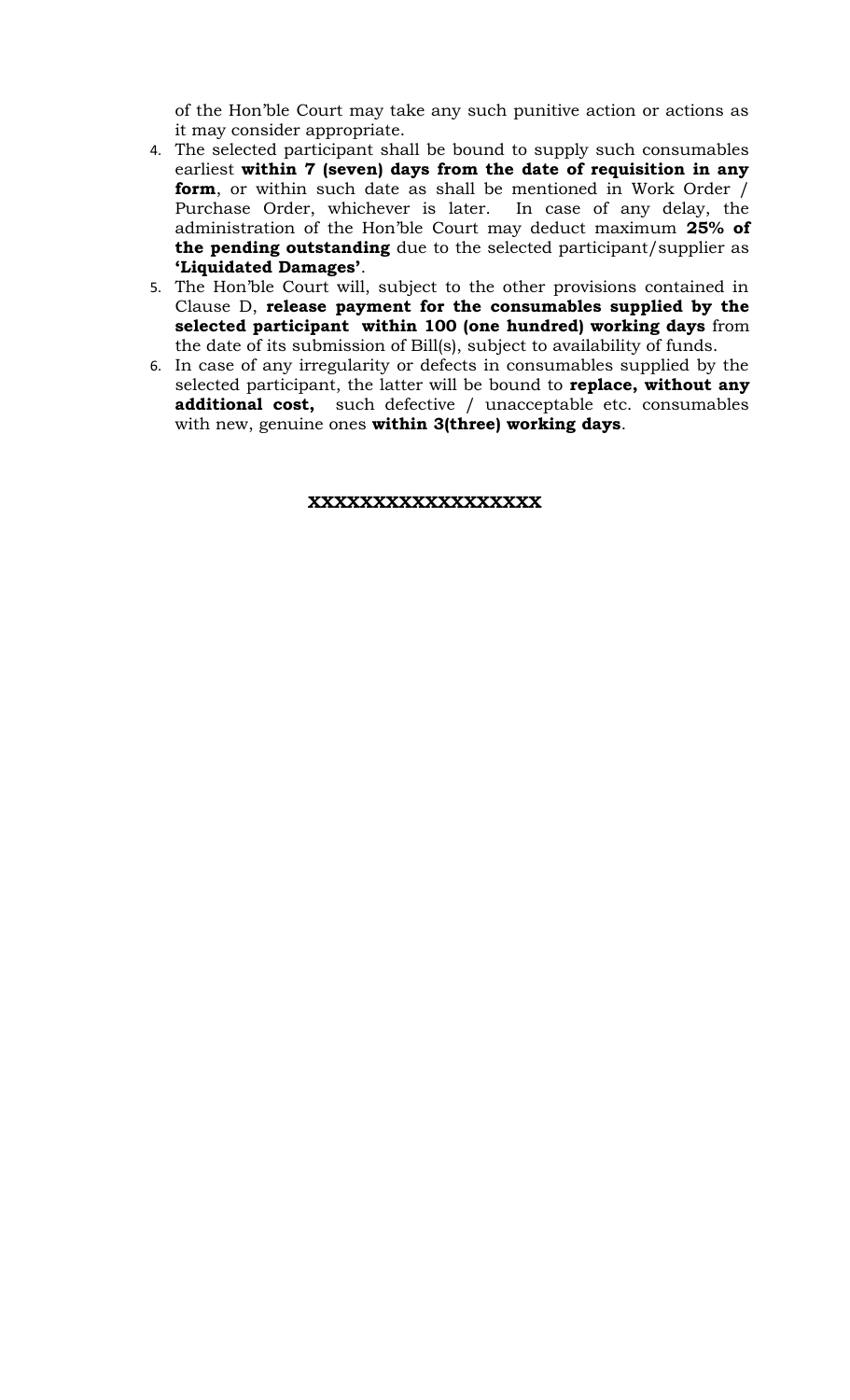## **ANNEXURE – A TENDER FORM**

The Deputy Registrar (Accounts), High Court, A.S, Calcutta.

Sub: Tender for Consumables etc.

Ref: Hon'ble Court's Notice Inviting Tender bearing number PPC/27/N/NIT/14-15 dated 14.01.15.

Sir,

In respect of the captioned N.I.T, we are to offer our following rate for genuine Consumables etc. Sir, we have read and understood the Terms & Conditions contained in the said Notice Inviting Tender and we are to delightfully express our agreement to those. Our rates, exclusive of V.A.T but inclusive of all other charges etc. are as follow:

| Srl.              | Description of Consumable etc.  | <b>RATE PER UNIT</b><br>(inclusive of all charges, levies etc,. but<br>exclusive of V.A.T)<br>In Rs. |
|-------------------|---------------------------------|------------------------------------------------------------------------------------------------------|
| h.                | Toner for eStudio 195           |                                                                                                      |
| 2.                | Drum for eStudio 195            |                                                                                                      |
| $\overline{3}$ .  | Developer for eStudio 195       |                                                                                                      |
| 4.                | Blade-D for eStudio 195         |                                                                                                      |
| Б.                | Blade-R for eStudio 195         |                                                                                                      |
| 6.                | Heat Roller for eStudio 195     |                                                                                                      |
| 7.                | Pressure Roller for eStudio 195 |                                                                                                      |
| 8.                | Toner for eStudio 225           |                                                                                                      |
| 9.                | Drum for eStudio 225            |                                                                                                      |
| 10.               | Developer for eStudio 225       |                                                                                                      |
| $\overline{11}$ . | Blade-D for eStudio 225         |                                                                                                      |
| $\overline{12}$ . | Blade-R for eStudio 225         |                                                                                                      |
| $\overline{13}$ . | Heat Roller for eStudio 225     |                                                                                                      |
| $\overline{14}$ . | Pressure Roller for eStudio 225 |                                                                                                      |
| 15.               | Toner for SL-M3370FD            |                                                                                                      |
| 16.               | Toner for WC 5016 / WC 5020DN   |                                                                                                      |
| 17.               | Drum for WC 5016 / WC 5020DN    |                                                                                                      |
| 18.               | Fuser Assembly for WC 5016      |                                                                                                      |
| 19.               | Fuser Assembly for WC 5020DN    |                                                                                                      |
| 20.               | Toner for WC 5225               |                                                                                                      |
| $\overline{21}$   | Drum for WC 5225                |                                                                                                      |
| $\overline{22}$ . | Fuser Assembly for WC 5225      |                                                                                                      |
| 23.               | Toner for WC 5638               |                                                                                                      |
| 24.               | Drum for WC 5638                |                                                                                                      |
| 25.               | Fuser Assembly for WC 5638      |                                                                                                      |
| $\overline{26}$ . | Toner for iR2420L               |                                                                                                      |
| 27.               | Drum for iR 2420L               |                                                                                                      |
| 28.               | Toner for iR 2422L              |                                                                                                      |
| 29.               | Drum for iR 2422L               |                                                                                                      |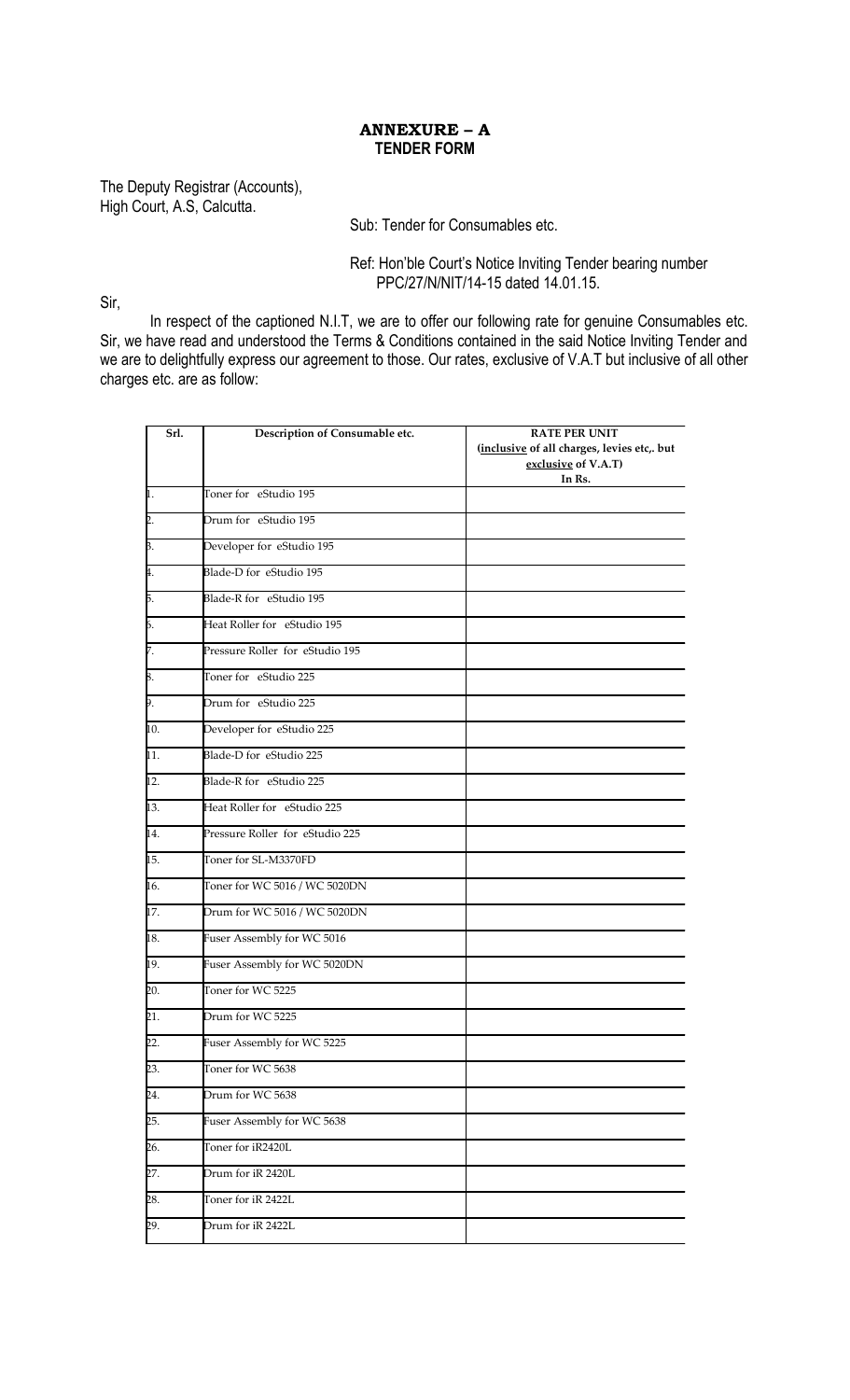| Thanking you, | Yours faithfully,                                                                                                                                                                                                              |
|---------------|--------------------------------------------------------------------------------------------------------------------------------------------------------------------------------------------------------------------------------|
|               | (Signature with Date and Stamp)                                                                                                                                                                                                |
|               | Name:                                                                                                                                                                                                                          |
|               | Designation:                                                                                                                                                                                                                   |
|               |                                                                                                                                                                                                                                |
|               | Registered Address with Contact Number: Manual Address and Address with Contact Number: Manual Address and Address and Address and Address and Address and Address and Address and Address and Address and Address and Address |
|               |                                                                                                                                                                                                                                |
|               |                                                                                                                                                                                                                                |

*\* \* \* COPY OF P.A.N MUST be enclosed.*